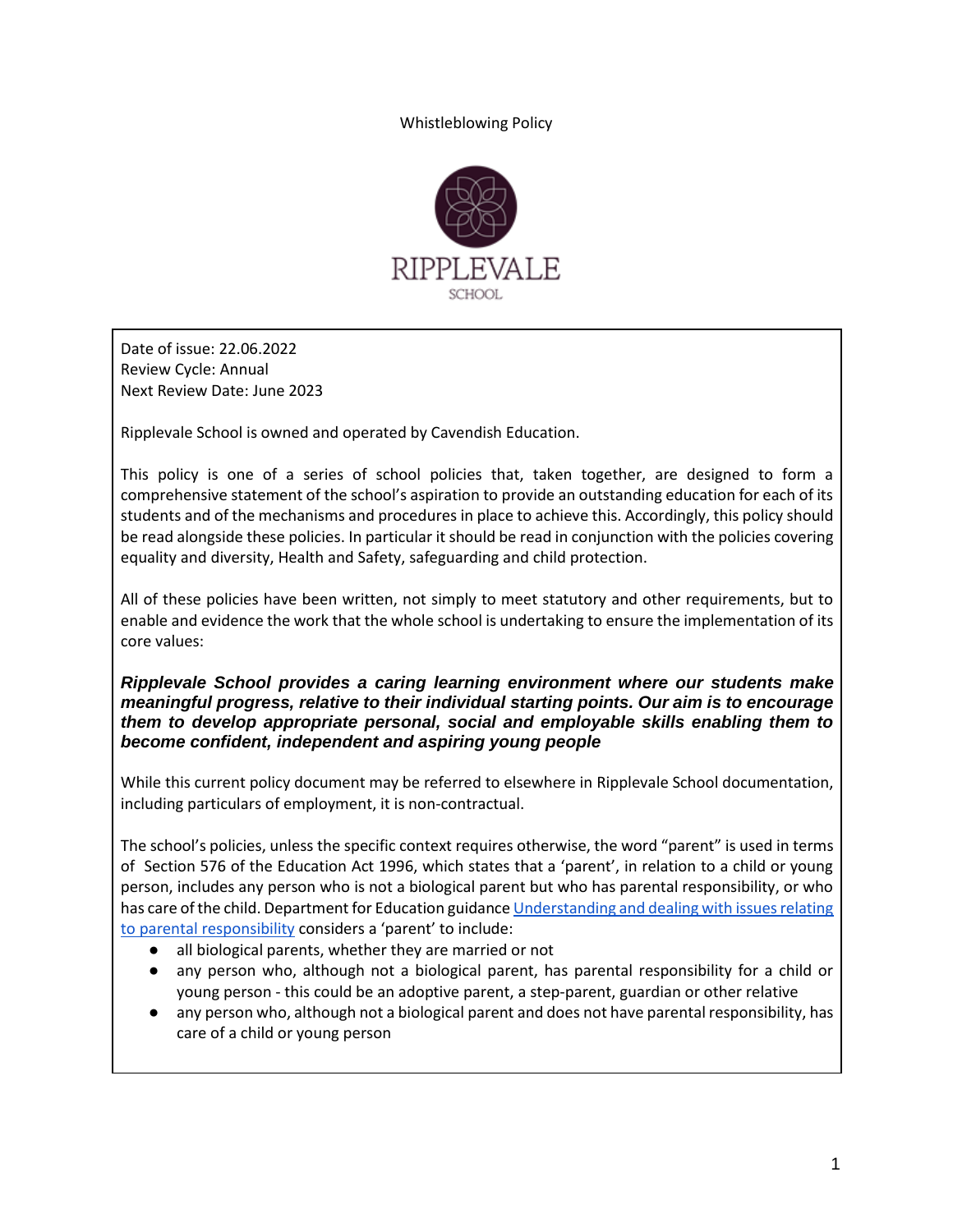A person typically has care of a child or young person if they are the person with whom the child lives, either full or part time and who looks after the child, irrespective of what their biological or legal relationship is with the child.

The school employs the services of the following consulting companies to ensure regulatory compliance and the implementation of best practice:

- Peninsula BrightHR
- Peninsula BusinessSafe (Health and Safety)
- Atlantic Data (DBS)
- Educare (online CPD)

Ripplevale School is committed to safeguarding and promoting the welfare of children and young people and expects all staff, volunteers, pupils and visitors to share this commitment.

All outcomes generated by this document must take account of and seek to contribute to safeguarding and promoting the welfare of children and young people at Ripplevale School.

The policy documents of Ripplevale School are revised and published periodically in good faith. They are inevitably subject to revision. On occasions a significant revision, although promulgated in school separately, may have to take effect between the re-publication of a set of policy documents. Care should therefore be taken to ensure, by consultation with the Senior Leadership Team, that the details of any policy document are still effectively current at a particular moment.

## **1 Guidance for Employees - introduction**

This guidance should be read in conjunction with:

- the relevant local Safeguarding Children Partnership Board Procedures https://www.kscmp.org.uk/
- [Keeping Children Safe in Education \(Sept 2022\)](https://assets.publishing.service.gov.uk/government/uploads/system/uploads/attachment_data/file/1080047/KCSIE_2022_revised.pdf)
- [Working Together to Safeguard Children \(July 2018\)](https://assets.publishing.service.gov.uk/government/uploads/system/uploads/attachment_data/file/779401/Working_Together_to_Safeguard-Children.pdf)
- the school's Safeguarding and Child Protection Policy (including Prevent) where it is crossreferenced
- the school's staff code of conduct policy where it is cross-referenced

This Policy seeks to reflect the principles in Sir Robert Francis' Freedom to Speak Up Review and is suitably referenced in the School's staff training.

#### **2 Aims**

This policy aims to: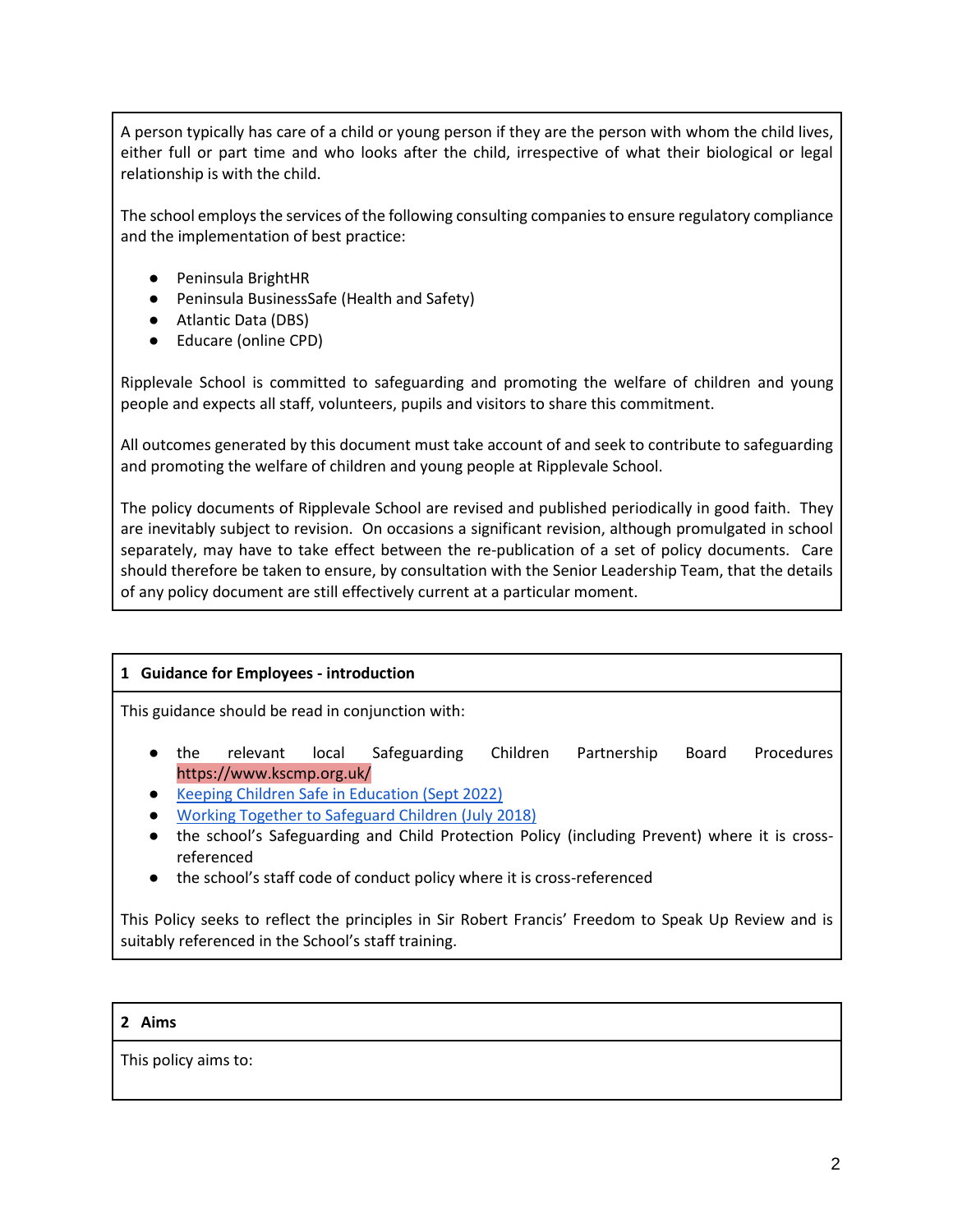- encourage staff members to feel confident and safe in raising serious concerns and to question and act upon concerns about practice
- provide an avenue for staff members to raise these concerns and receive feedback on any action taken
- ensure that staff members receive a response to their concerns and that they are aware of how to pursue them if not satisfied
- reassure staff members that they will be protected from possible reprisals or victimisation if they have a reasonable belief that they have made any disclosure in good faith

## **3 Scope**

This policy applies to all staff members, volunteers and contractors, paid and unpaid, working in the school including governance colleagues who wish to raise issues about individual colleagues and / or about the school and Cavendish Education as organisations.

It does not apply to staff members raising issues about a parent or a student , or about something or someone beyond your colleagues, the school and Cavendish Education, nor does it apply to parents or students raising issues (the former are invited to use the procedure set out in the School's Complaints Policy, the latter to Safeguarding Policy.

#### **4 What is "whistleblowing"?**

Whistleblowing is when a worker reports suspected wrongdoing at work.

Wrong-doing covered by the disclosure of information in a school may include:

- someone's health and safety is in danger
- damage to the environment
- a criminal offence
- not obeying the law
- covering up wrongdoing
- misusing public funds
- actions that negatively affect the welfare of children

Concerns or allegations that raise issues routinely covered by other school policies / procedures will normally be addressed under those procedures, e.g. disciplinary, health and safety, grievance, child protection procedures etc.

#### **5 General remarks**

The school is committed to delivering services of the highest possible standard, having a culture of safety and of raising concerns where staff are valued and reflective practice is promoted.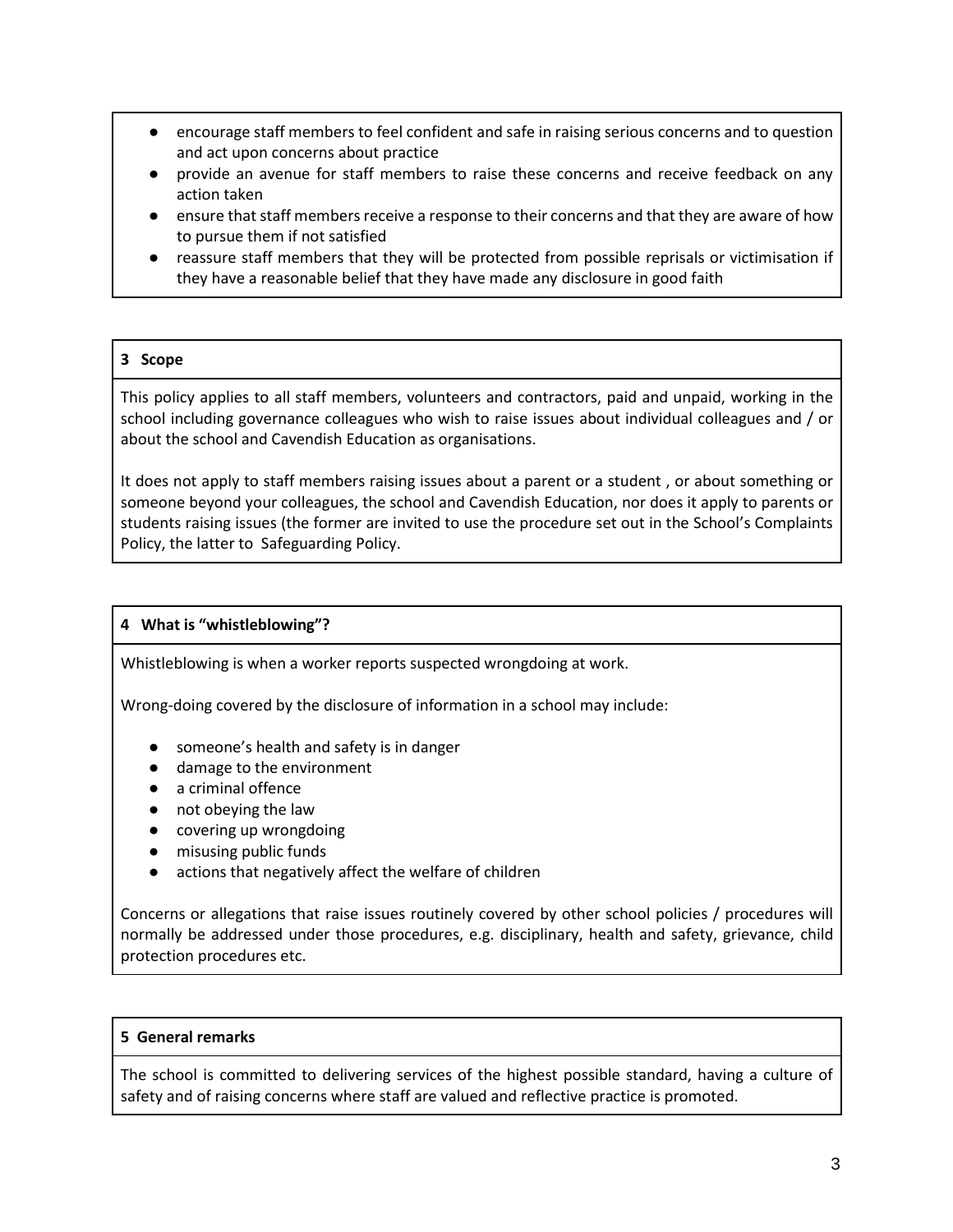Therefore, staff members are welcomed and encouraged to come forward and voice any concerns that they have about any aspect of the school's work, including about poor or unsafe practice and potential failures in the school's safeguarding regime, so that they can be dealt with effectively.

The school wants staff members to feel able to raise concerns following this procedure without fear of reprisals rather than overlooking a problem. Provision for mediation and conflict resolution are provided where necessary. The school seeks to promote a culture of transparency and accountability in relation to how concerns are raised and handled.

Staff members are expected to acknowledge their individual responsibilities to bring matters of concern to the attention of the Senior Leadership Team and / or relevant agencies; although this can be difficult, this is particularly important where the welfare of children may be at risk.

A staff member may be the first to realise that there may be something wrong within the school. However, they may not feel able to express their concerns because they feel that speaking up could be disloyal to their colleagues or to the school. They may also fear the possibility of harassment or victimisation. In these circumstances, they may feel it could be easier for them to ignore the concern rather than report it. These feelings, however natural, should not result in a child or young person continuing to be unnecessarily at risk. Staff members should not think "what if I'm wrong?" - rather, "what if I'm right?"

#### **6 Approaching whistleblowing**

The school identifies the following as possible reasons for whistleblowing:

- each individual has a responsibility for raising concerns about unacceptable practice or behaviour
- to prevent a problem worsening or widening
- to protect or reduce risks to others
- to prevent becoming implicated yourself

and the following as what can stop people from whistleblowing:

- starting a chain of events that spirals
- fear of being disloyal to your colleagues
- disrupting the work or project
- fear of getting it wrong
- fear of repercussions or damaging careers
- fear of harassment or victimisation
- fear of not being believed

#### **7 What concerns should staff members raise?**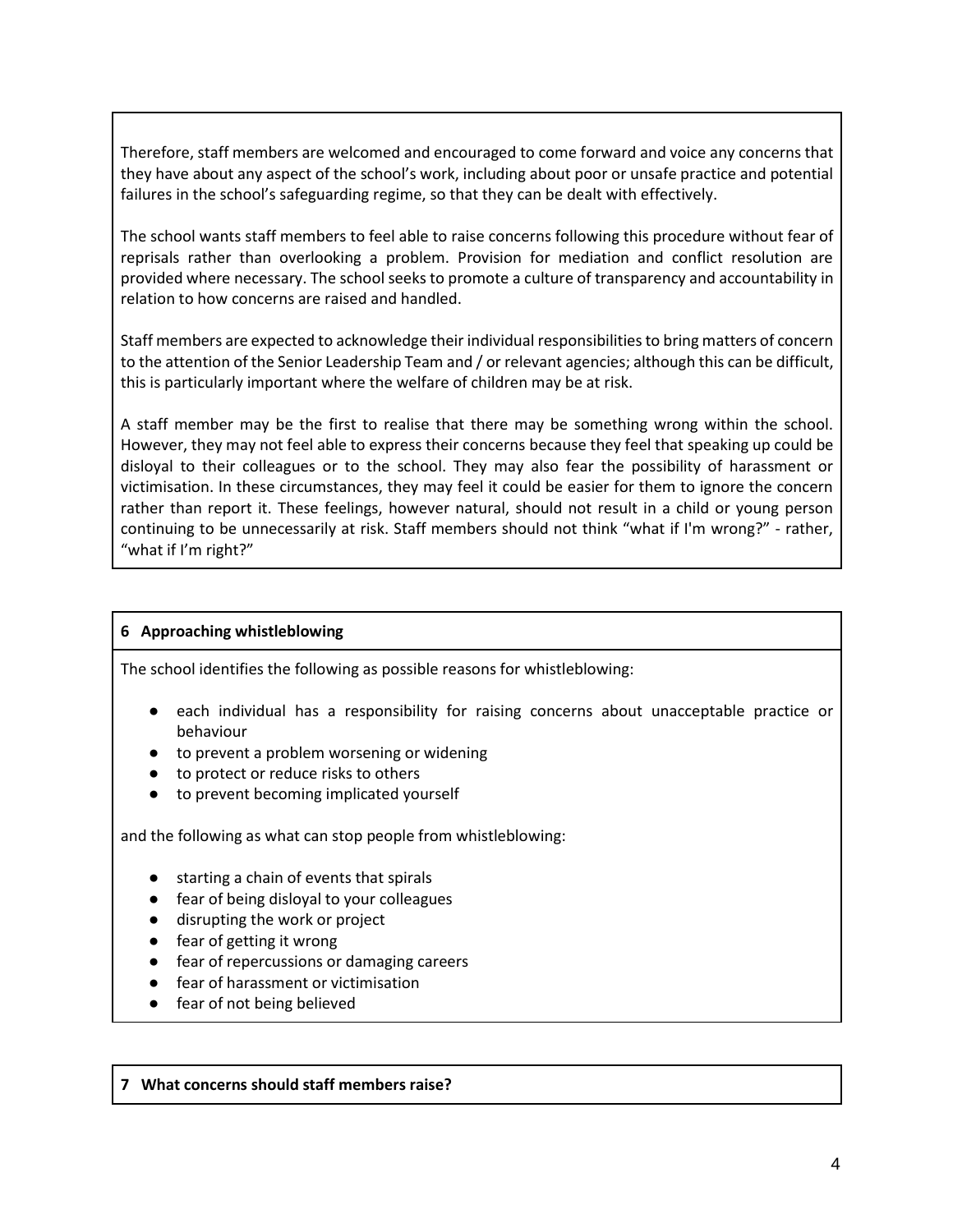As identified in Section 4 above, concerns that fall within the scope of the Whistleblowing Policy may be about something that:

- has an adverse impact on the welfare and safety of the pupils
- is potentially or actually unlawful and / or involves a significant miscarriage of justice
- might cause significant environmental damage
- is against the school's policies
- might endanger someone's health and safety
- falls below established standard or practice
- amounts to improper conduct
- inappropriate concealment of such actions

In the context of this Policy, staff members should be actively alert to the requirements of the guidance [Keeping Children Safe in Education](https://assets.publishing.service.gov.uk/government/uploads/system/uploads/attachment_data/file/1080047/KCSIE_2022_revised.pdf) including the section on low-level concerns (paragraphs 73, 98, 151, 223, 422-444): *It is crucial that any such concerns, including those which do not meet the harm threshold, are shared responsibly and with the right person, and recorded and dealt with appropriately.*

Staff members have the right to raise concerns about the actions of other employees or private contractors. Under the school's Health & Safety Policy, they are expected to raise concerns about actual or potential health and safety risks.

If staff members are concerned about something to do with their own terms and conditions of employment, they should raise this under the school's Grievance Procedure.

## **8 Self‐**reporting

Any staff member must report immediately to the Headteacher any criminal conviction (including e.g. a suspended sentence, restorative arrangement, formal warning etc) they receive.

There may be occasions when a staff member has a personal difficulty, eg a physical or mental health problem, which they know to be impinging (or potentially impinging) on their professional competence. They have a responsibility to discuss such a situation with their line manager without delay, so that professional and personal support can be offered to the member of staff concerned. Confidentiality cannot be guaranteed where personal difficulties raise concerns about the welfare or safety of children.

## **9 Whistleblowing**

Before whistleblowing, staff members should consider the following:

● the responsibility for expressing concerns about unacceptable practice or behaviour rests with all staff members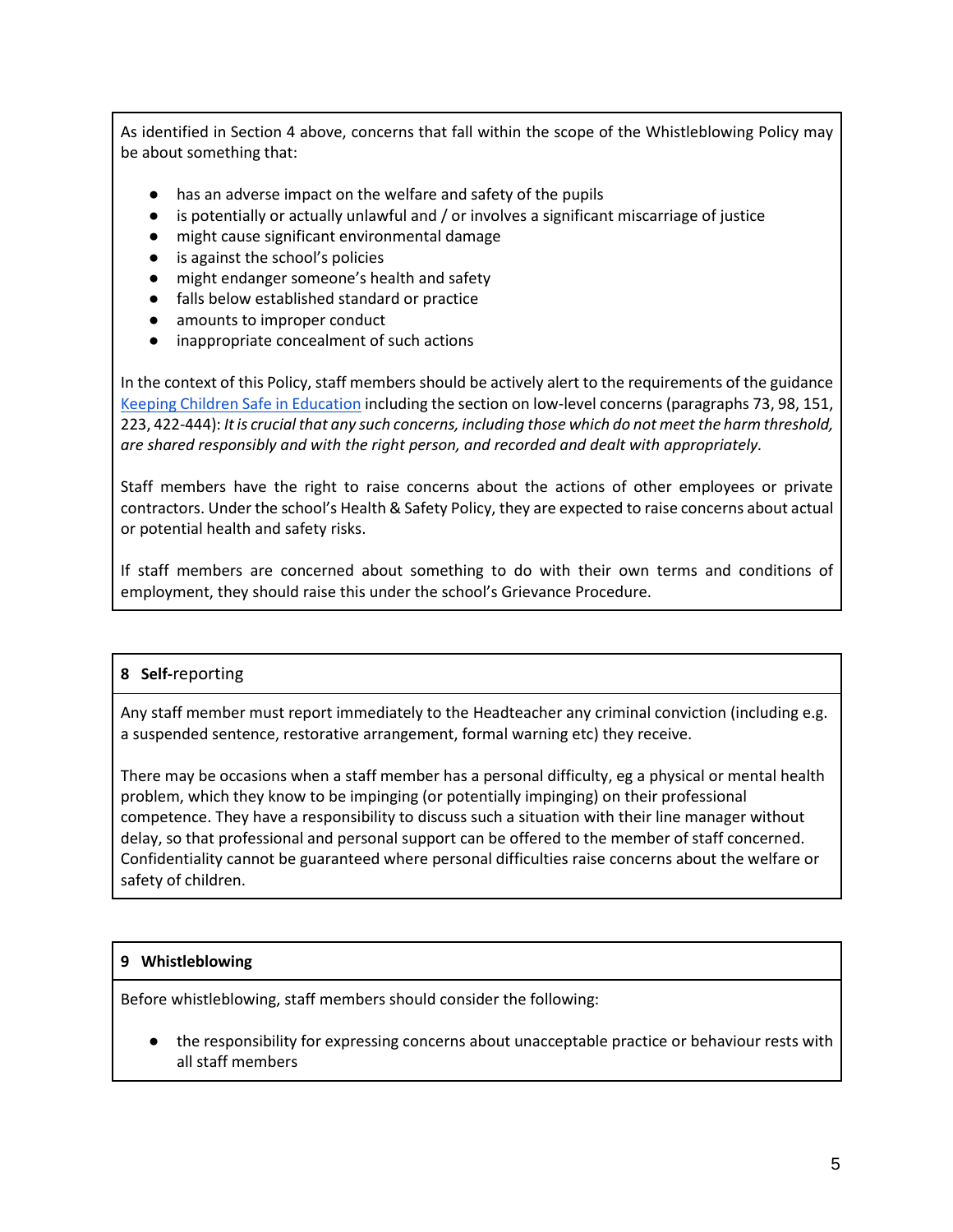- the use of appropriate internal opportunities in school to raise questions and seek clarification on issues that concern them
- whilst it can be difficult to raise concerns about the practice or behaviour of a colleague, they must act to prevent the problem getting worse, to reduce potential risks to the health and safety of others, and to prevent themselves potentially being implicated

When whistleblowing, staff members must:

- act in good faith
- not commit a criminal offence, or interfere with any judicial or pre-judicial process in doing so
- not disclose any confidential information to any person outside the school
- not bring the school into disrepute
- not expect or accept any personal gain from doing so

### **10 How should you raise a whistleblowing concern?**

The earlier a whistleblowing concern is expressed, the easier and sooner it is possible to take action.

As a first step, staff members should normally raise concerns with their immediate line manager who may seek advice from the Designated Safeguarding Lead / Senior Leadership Team depending on what it is.

For more serious concerns, staff members should approach the Designated Safeguarding Lead / Senior Leadership Team.

If they believe that any of those colleagues are implicated in their concerns, they should contact the Directors of Cavendish Education on [info@cavendisheducation.com](mailto:info@cavendisheducation.com) who will ensure an appropriate person takes alternative appropriate action.

Staff members should put their concerns in writing, stating clearly:

- that they are raising concerns via the whistleblowing policy
- the background and history of the concerns
- names, dates and places where possible
- the reasons why they are particularly concerned about the situation
- their name and post title

Staff members are strongly encouraged to share their identity when they make their disclosure and are assured of appropriate support and protection in doing so. Disclosures made anonymously are less likely to allow leaders and managers to gain a full understanding of the concern. Anonymous whistleblowing concerns will be considered at the discretion of the school and / or Cavendish Education.

If they do not feel able to put their concern in writing, they can telephone or meet the appropriate person.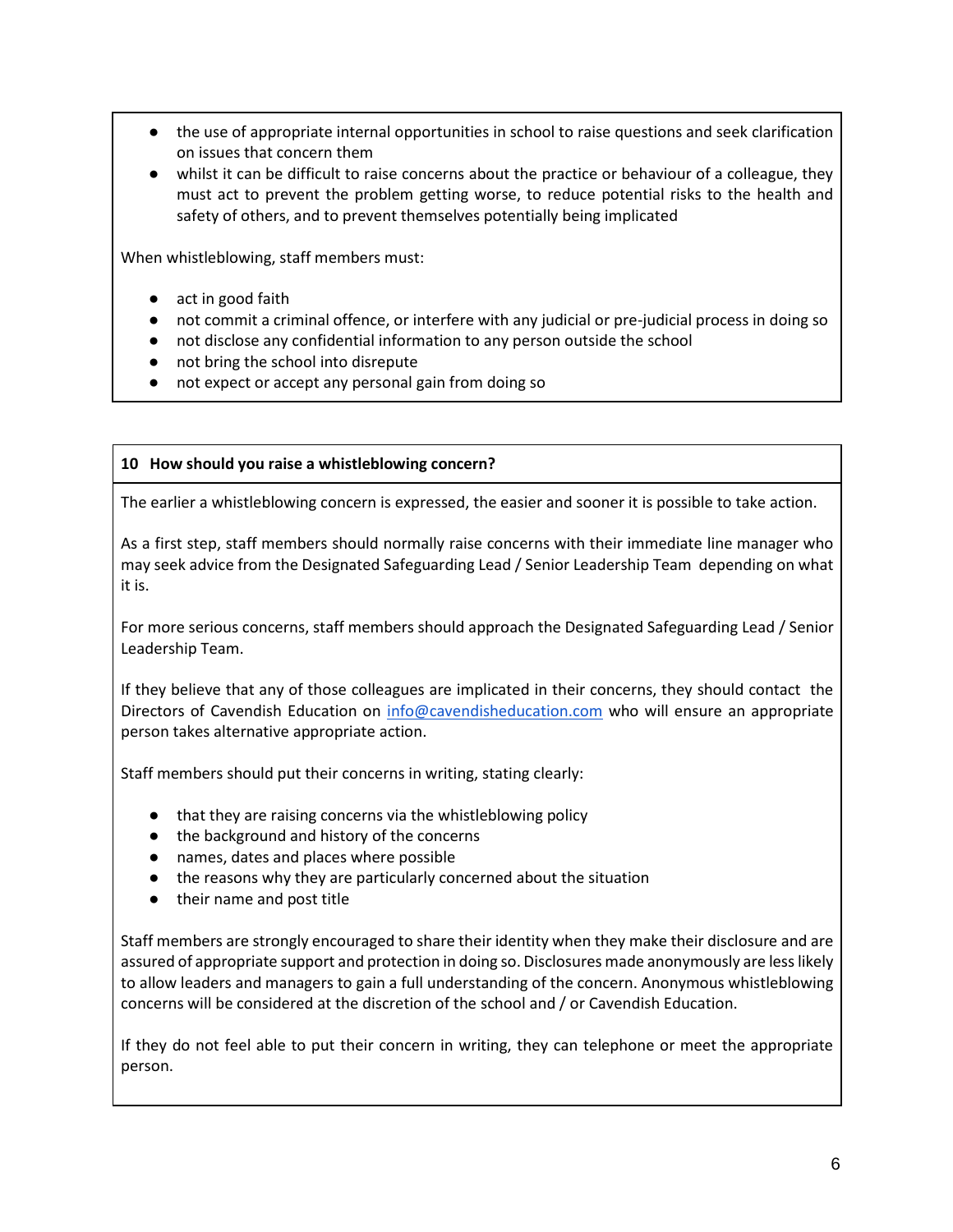Although they will not be expected to prove the truth of any allegation, they will need to demonstrate to the person whom they contact that there are sufficient grounds for their concern.

Staff members should note that where a concern relates to a safeguarding matter, they must ensure that they have followed guidance from the school's safeguarding and child protection policies, including where appropriate, referring the matter in line with these policies within the required timescales.

The safeguarding and child protection policies have advice to be followed regarding reporting safeguarding concerns where the person due to be reported to could be implicated. [Stephen Aiano](mailto:s.aiano@cavendisheducation.com) is the nominated group Safeguarding Lead for Cavendish Education and can be contacted if a staff member is unsure in this regard.

### **11 What happens next?**

Once staff members have raised a concern, a nominated investigating manager will be appointed who will:

- where appropriate, give them outline information on the nature and progress of any enquiries
- if necessary, take action with the aim of protecting them from harassment or victimisation
- provide mediation and dispute resolution if appropriate
- do its best to protect their identity if they do not want their name disclosed (although this might not be possible in all cases, especially if a signed statement is needed from them in order to address the concern via another procedure, e.g. the disciplinary procedure)
- take no action against they if they raise a concern in good faith that is later confirmed to be unfounded

The nominated investigating manager will make initial enquiries (usually involving a meeting with them), to decide whether an investigation is required and what form it should take.

For example, the matter raised may:

- be resolved simply without the need for further investigation;
- be investigated internally by an appropriate manager eg the Bursar
- be referred to a relevant external agency or equivalent for advice
- be referred to the Police
- form the subject of an independent inquiry

Within ten working school days of their concern being received as Whistleblowing under this Policy, the nominated investigating manager will send them a written response:

- acknowledging that the concern has been received
- indicating how they propose to deal with the matter
- giving an estimate of how long it will take to provide a final response; and/or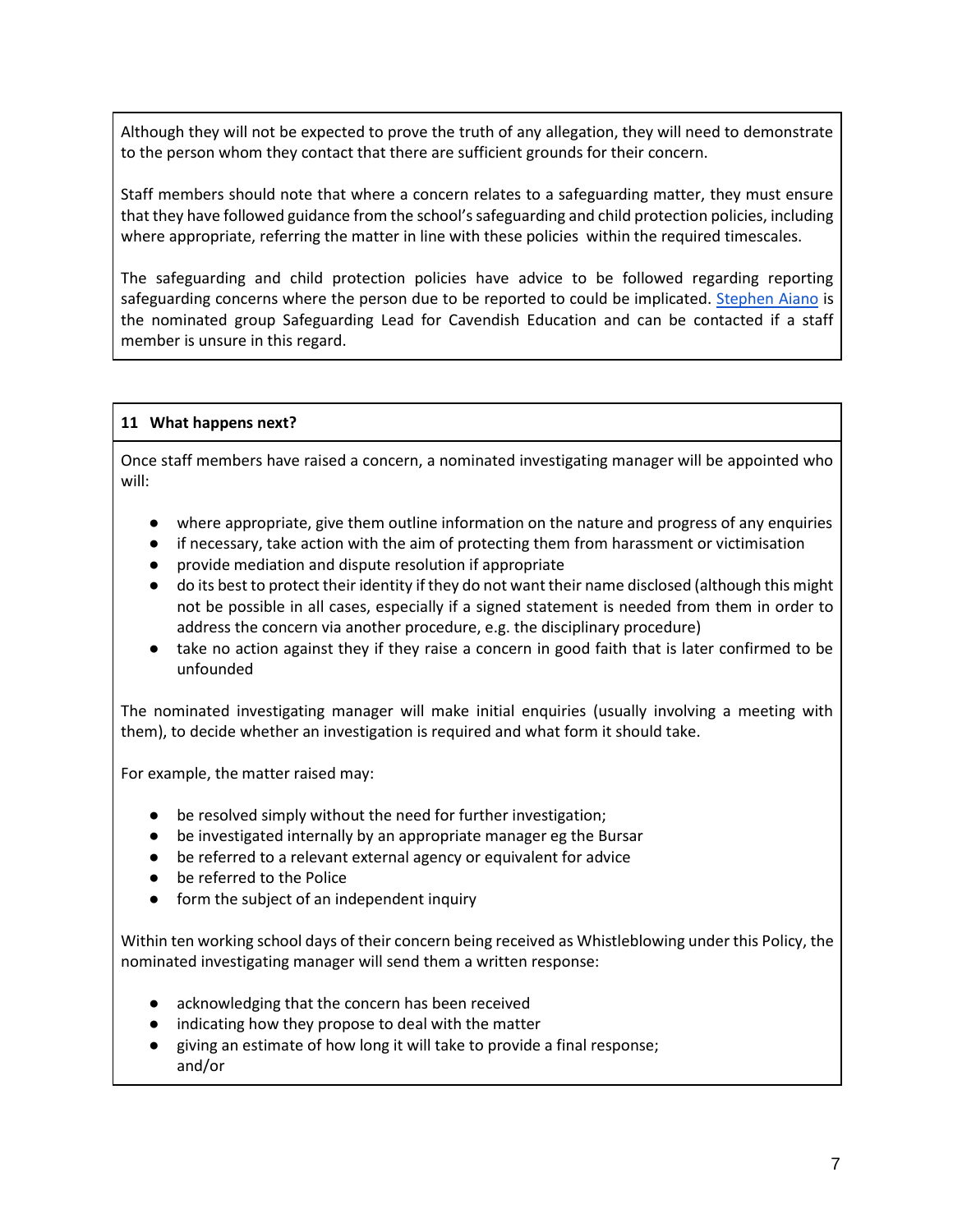- indicating whether any initial enquiries have been made, and whether further investigations will take place
	- or
- explaining the reasons for not investigating further if that is the decision and/or
- indicating when they can expect to receive further details, if the situation is not yet resolved

If their whistleblowing concern, once investigated, is confirmed as unfounded, the school / Cavendish Education will deem the matter to be concluded and will not reconsider the matter via this or other procedure unless new evidence becomes available. If the whistleblower feels that there have been errors of fact or procedure, they may re-approach the same investigating manager to raise these errors which will be reviewed.

Whilst genuine Whistleblowing is acknowledged and welcomed as helpful and contributes towards high levels of quality, staff members should note that, if there is clear evidence that they have deliberately made a malicious or false statement, disciplinary action may be taken against them.

# **12 Whistleblowing support and context**

The School recognises that Whistleblowing can be difficult and stressful. Advice and support for stress is available from the school's Senior Leadership Team or the employee assistance helpline provided by HealthAssured either

- by phone on 0800 0474096 or
- online a[t https://healthassuredeap.co.uk/](https://healthassuredeap.co.uk/) using User Name *Peninsula* and Password *EAP*.

If they are not happy with the response that they receive from the school, they may wish to raise the matter externally within the school or Cavendish Education:

- 'Public Concern at Work'\* on 0207 4046609 or email whistle@pcaw.co.uk or helpline@pcaw.org.uk
- the NSPCC whistleblowing helpline is available for staff members who do not feel their concerns regarding child protection failures have been actioned appropriately
- general guidance on whistleblowing can be found via: Advice on Whistleblowing the NSPCC's [what you can do to report abuse dedicated helpline](https://www.nspcc.org.uk/keeping-children-safe/reporting-abuse/dedicated-helplines/whistleblowing-advice-line/) is available as an alternative route for staff who do not feel able to raise concerns regarding child protection failures internally, or have concerns about the way a concern is being handled by their school or by Cavendish Education. Staff can call 0800 028 0285 – the line is available from 8:00 AM to 8:00 PM, Monday to Friday and email: [help@nspcc.org.](mailto:help@nspcc.org)ukh. Staff members can call 0800 028 0285 from 8am to 8pm Monday to Friday; alternatively, email help@nspcc.org.uk
- relevant professional bodies or regulatory organisations, eg the Health & Safety Executive

A staff member may contact their inspecting body via: the Ofsted whistleblowing hotline 0300 1233155 and [whistleblowing@ofsted.gov.uk](mailto:whistleblowing@ofsted.gov.uk) OR [the ISI Concerns form.](https://www.isi.net/concerns/)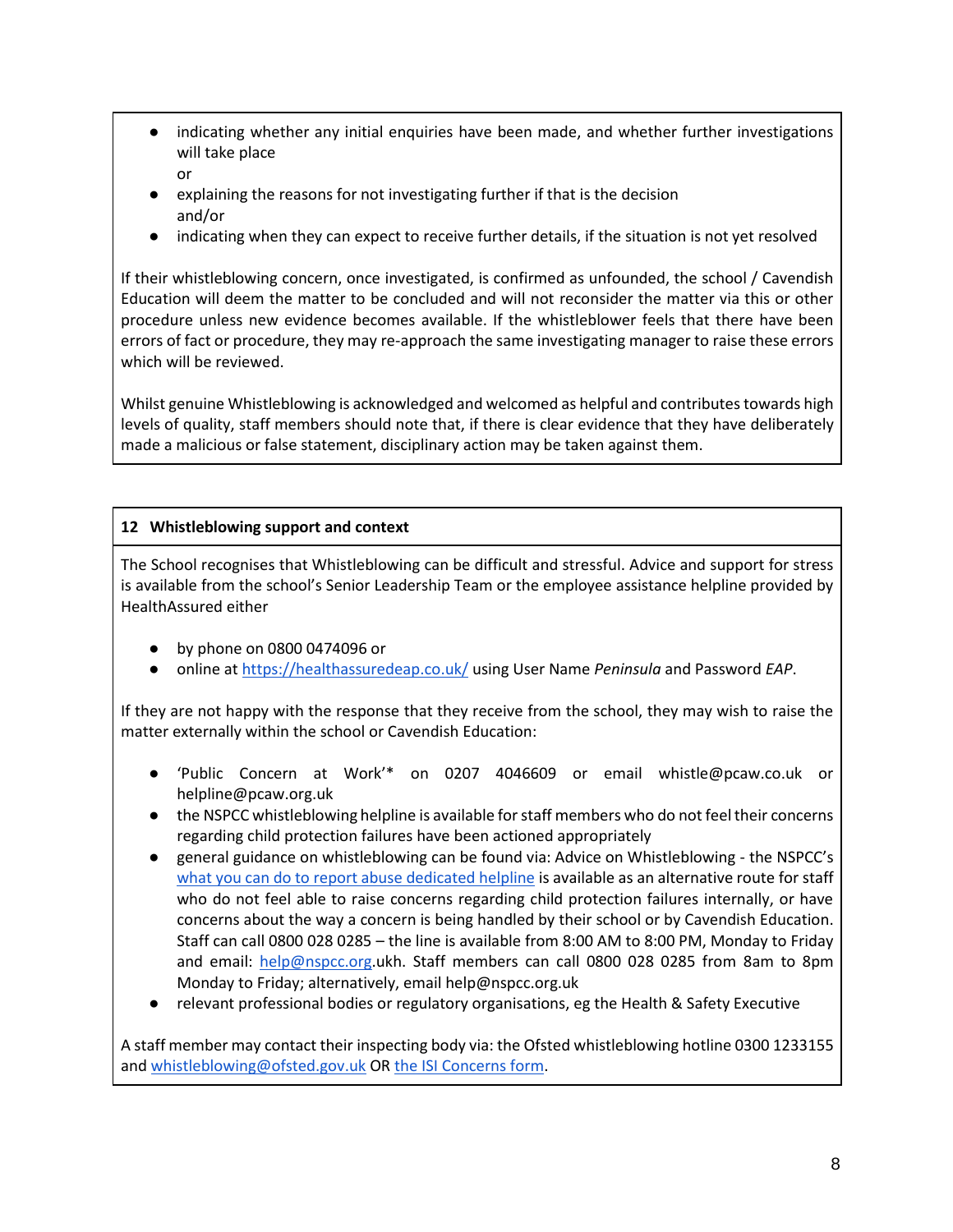If a staff member raises a concern externally, it is their responsibility to ensure that confidential information is not disclosed - that is, they must not hand over confidential information, in whatever format, to a third party.

Contextually, this Policy seeks to be in line with the guidance [Keeping Children Safe in Education,](https://assets.publishing.service.gov.uk/government/uploads/system/uploads/attachment_data/file/1021914/KCSIE_2021_September_guidance.pdf) in particular:

*75. All staff and volunteers should feel able to raise concerns about poor or unsafe practice and potential*  failures in the school's or college's safeguarding regime and know that such concerns will be taken *seriously by the senior leadership team.* 

*76. Appropriate whistleblowing procedures should be put in place for such concerns to be raised with the school's or college's senior leadership team.* 

*77. Where a staff member feels unable to raise an issue with their employer, or feels that their genuine concerns are not being addressed, other whistleblowing channels are open to them:*

- *general guidance on whistleblowing can be found via[: Advice on Whistleblowing](https://www.gov.uk/whistleblowing)*
- *the [NSPCC's what you can do to report abuse dedicated helpline](https://www.nspcc.org.uk/keeping-children-safe/reporting-abuse/dedicated-helplines/whistleblowing-advice-line/) is available as an alternative route for staff who do not feel able to raise concerns regarding child protection failures internally, or have concerns about the way a concern is being handled by their school or college. Staff can call 0800 028 0285 – line is available from 8:00 AM to 8:00 PM, Monday to Friday and email[: help@nspcc.org.uk](mailto:help@nspcc.org.uk)*

*Annex A 22. Appropriate whistleblowing procedures should be in place for concerns to be raised with the school or college's senior leadership team. Where staff feel unable to raise an issue with their employer or feel that their genuine safeguarding concerns are not being addressed, the NSPCC whistleblowing advice line is available. Staff can call 0800028 0285 - 8:00 AM to 8:00 PM, Monday to Friday and email: help@nspcc.org.uk. Alternatively, staff can write to: National Society for the Prevention of Cruelty to Children (NSPCC), Weston House, 42 Curtain Road, London EC2A 3NH.*

\* Public Concern at Work is a registered charity that you can contact for advice on how to raise a concern at work about poor practice. The charity may also provide the School with advice as to the best possible ways to address your concern(s).

## **13 Training**

Training is provided on Whistleblowing as part of the safeguarding and child protection training regularly provided by the school and as part of the induction of new staff members. At least annual reminders of good practice are given to staff as well as updates when any changes occur. This may be digitally or as part of a staff meeting or training session.

#### **14 Review of implementation**

The implementation of this Policy is reviewed annually by the school's Senior Leadership Team in